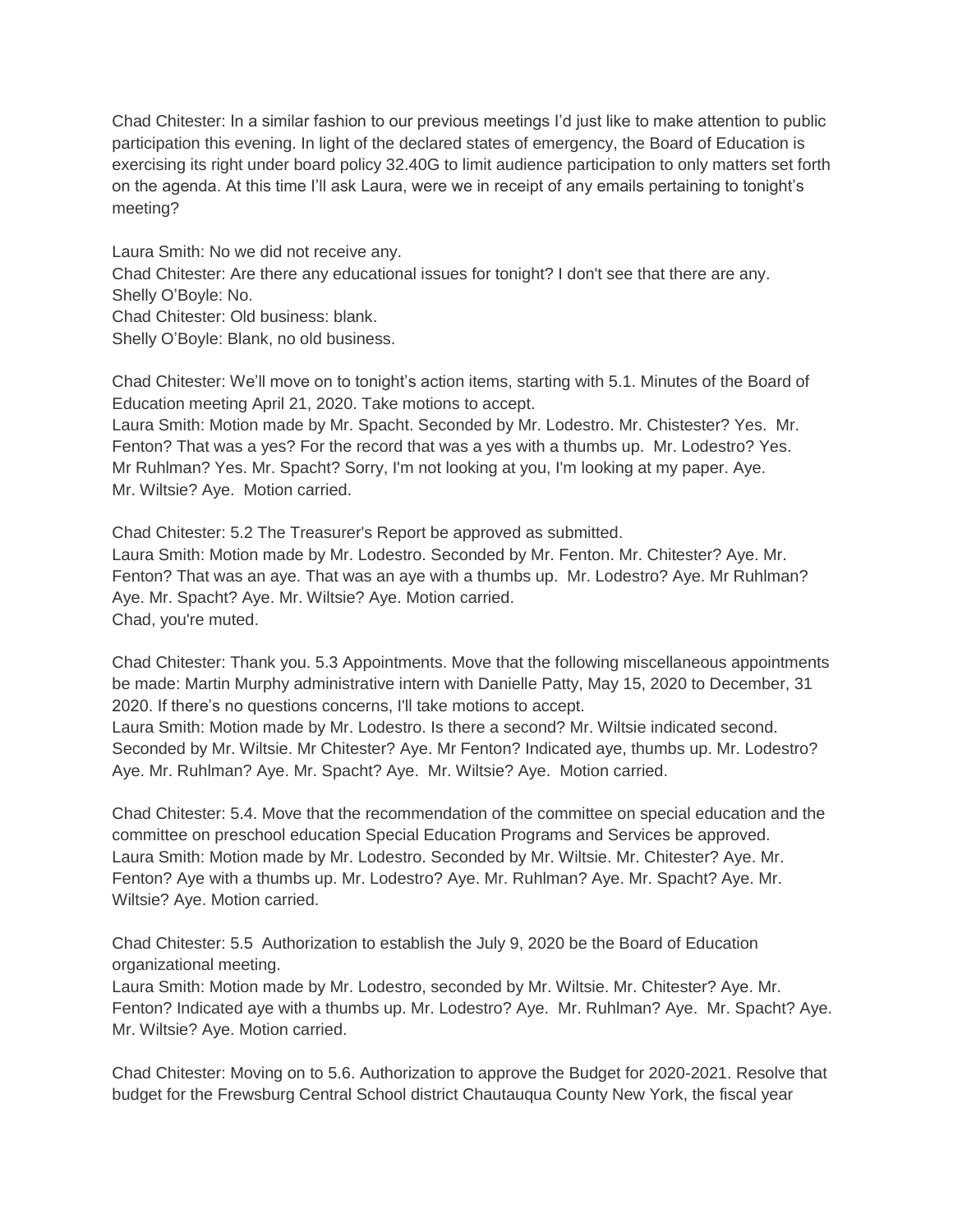commencing July 1, 2020 ending June 30, 2021 is presented to the Board of Education in the amount of the \$18,062,844 is hereby approved and adopted and the required funds are therefore hereby appropriated and the necessary real property taxes required shall be raised on taxable property in said district to be levied and collected as required by law. Before we take motions I think Mrs. O'Boyle would like to speak to this.

Shelly O'Boyle: Just sharing my screen right now so if you give me just a moment. Can everybody see that? Okay, great. You should recognize this because, as you know, over the last four budget presentations we've walked the board through the expenditures. We've walked the board through the anticipated revenues.

We've also discussed the fact that the final state budget kept foundation aid flat with no increase. We also pointed out that our district received a pandemic adjustment decrease of \$134,649 and the Federal cares restoration addition of the same amount We explained that we had a \$326,799 gap and we walked you through how we would increase either the revenue side or decrease and decrease the expenditure side to close the gap. So you'll see the two amounts. You've also heard me say that the enacted state budget authorizes the governor's budget director to make reductions in state spending in the event that state revenues or expenses are off from projection by more than 1% during any of the three measurement periods.

I pointed out that the first measurement period was April 1 to April 30th. So you know our first measurement period ended on April 30. Since we know that the state's revenues and expenses would have been measured against projections from February we are also certain that a cut to our state aid is definitely coming You remember we have heard that the average reduction to local assistance spending is estimated to be in the 15-30% range, but what we haven't heard is how that will ultimately affect districts. We were hoping that we would know that by this board meeting and unfortunately we're still waiting for this announcement.

That leaves us with the need to pass a budget tonight, without knowing the reduction in our state aid, because we need to make the deadlines presented to us by the executive order for absentee ballot. So Jerome and I are presenting a resolution that reflects the numbers in this scenario that we previously presented to you. Actually we presented it on April 21st at our last meeting. It reflects a 1.62% increase from last year's budget or \$287,314 increase. It also has an allowable 2.77% increase in the tax levy.

So the number that you are passing in that resolution is as best that we know right now and I would like to assure the board that we are prepared to adjust our expenditures to match our revenues if or actually once, a cut is made in our state aid. So I'm recommending that the board approves the 20- 21 Budget, as presented. Questions?

Chad Chitester: Okay, we've been looking at these numbers for a little while now over the last couple of months. So if there are no further questions or discussions I'll take motions to accept.

Laura Smith: Motion made by Mr. Lodestro. Seconded by Mr. Fenton. Mr. Chitester? Aye. Mr. Fenton? Indicated aye with thumbs up. Mr. Lodestro? Aye. Mr. Ruhlman? Aye. Mr. Spacht? Aye. Mr. Wiltsie? Aye. Motion carried.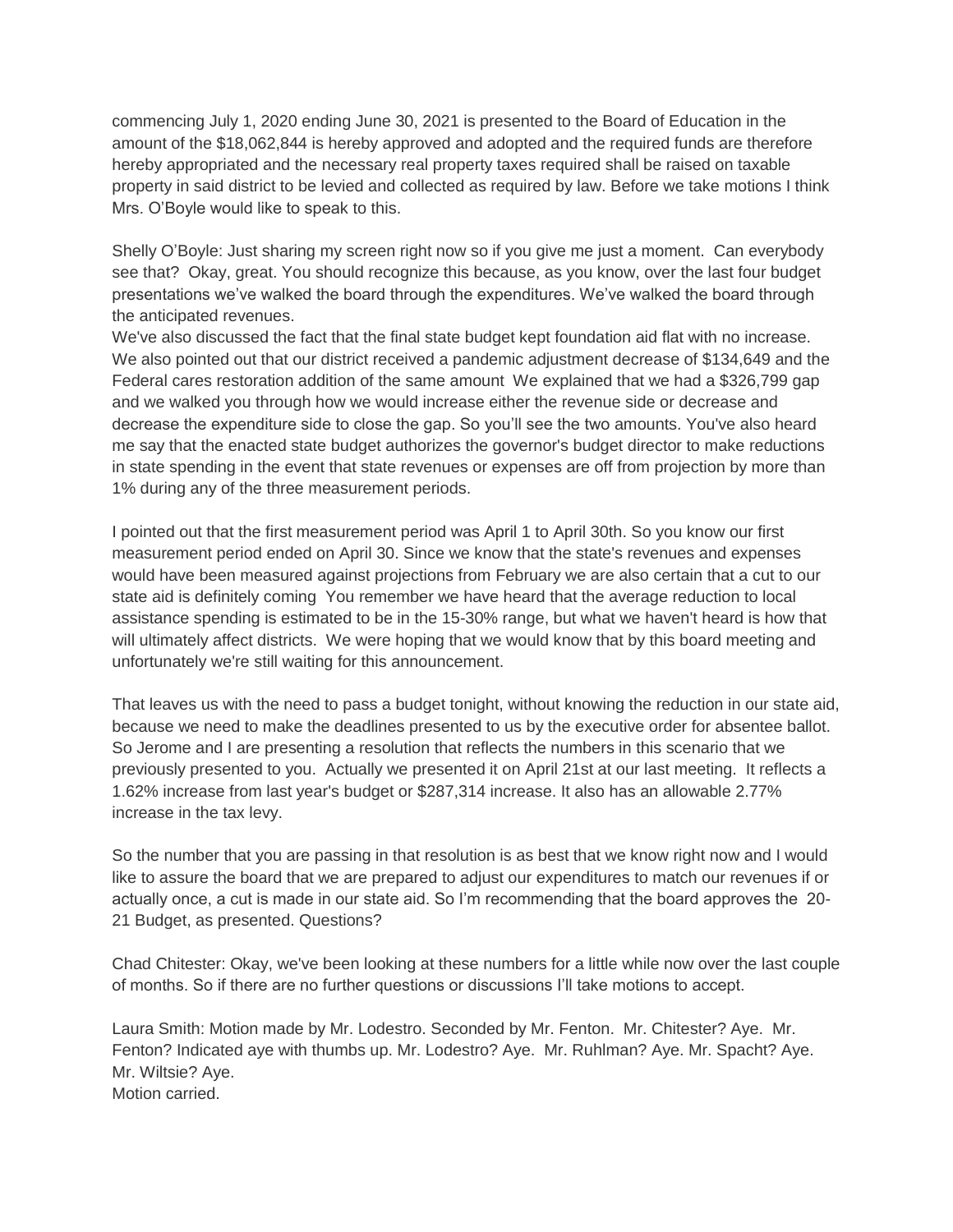Chad Chitester: Ok 5.7. Property tax report card. Before we take motions, we'll have Mrs. O'Boyle speak to that as well.

Shelly O' Boyle: I'll pass that to Jerome. Jerome could you please go over the property tax report card?

Jerome Lee Yaw: Yes. I'm gonna attempt to share my screen here. Can everyone see my screen? So this is a property tax report card that we have to submit to the state every year after the budget is approved by the board. And some of this information would look familiar to you. So first line shows the total budget, which just got approved and you see 2020-21 \$18,062,844 and that's an increase over last year's budget of 1.62%.

The second line is the proposed tax levy which for 2020-21 is \$5,697,303. And again, that's the 2.77% increase over 2019-20. That is that maximum amount we can go to based on the tax cap. Come all the way down to public school enrollment. Our current enrollment in 2019-20 779. We have a projected enrollment 751 for 2020-21. This is only for students kindergarten to 12th. So that is the anticipated decrease of 3.59%. And next line is the Consumer Price Index. The consumer price index is what they use to calculate what the tax cap will be and last year's Consumer Price Index 1.81% increase. As you know, with the tax cap, it's always the consumer price index or 2% whichever is lower. And in this case it is lower than 2%. Any questions so far? Okay, the second part of the property tax report card goes over our fund balance. Fund balance is broken up into three categories. The first one is the adjusted restricted fund balance and this is what we have in reserve. So you can see as of right now, as of March 31st, 2020 we have \$3,061,122 in reserves. Estimated to have 3,515,816 at the end of 19-20. That would be the month going into 20- 21. I'll go over that in more detail later on. The second line assigned appropriated fund balance. This is the amount that we will be appropriating to go towards taxes plus any encumbrances that we have left over at the end of year. Remember last year at the end of year, we made a lot of large purchases, close to 800,000 in purchases at the end of the year, which all were all encumbered. So you add that to our 600,000 that we appropriated for taxes out of fund balance and that gives that 1.4 million in 19-20. Now in 20-21 we will not be making that many large purchases at the end of this year. But we will still have a couple that will have to be done. So 773,000 represents the 600,000 that we have appropriated from fund balance for taxes and 173,000 added on to that for some purchases that we know that we have to make. One of them, for instance, is we are doing an upgrade in our Siemens control system which is 125,000 and that's already been encumbered. If we paid, if it's actually finished and paid before the year is out that encumbrance would go away.

The next line is the adjusted unrestricted fund balance and this is where we have to keep 4% of the following year's budget. So at the end of 19-20 I'm estimating, this 19-20 is actually what we ended 2018-19 with. So starting 19-20 we had 1,335,242 in unreserved fund balance, which is 7.51%. My estimate at the end of 19-20 is 1,101,834. 6.1% of next year's budget.

## Shelly O'Boyle: Can I butt in for just a second?

Jerome Lee Yaw: Yes.

Shelly O'Boyle: So I just wanted to explain to the board the Siemens control update because literally we are looking at any expense that we're making and we're really scrutinizing it. And I would have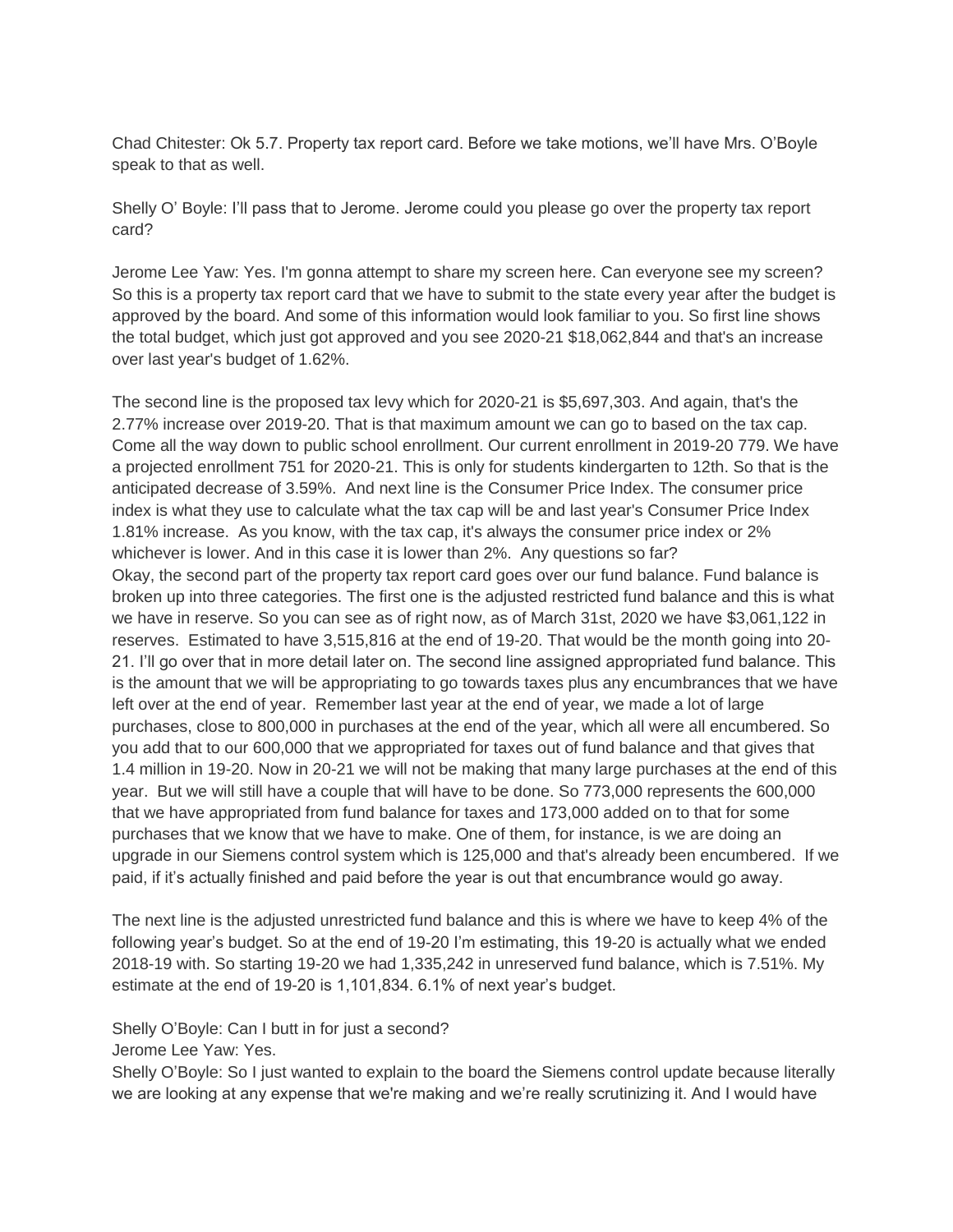loved to say we're not making this expense. But I can't say that because we have put it off and put it off and put it off and now what we're really afraid of is, number one it's not supported anymore. So you're talking your building controls, to be able to set temperatures and to be able to bring air flow up, down whatever, to control that. Secondly, it leaves us open for ransomware so outsiders getting into our system through the actual Siemens control because it's not supported and it's not protected. So at this point, we need to move forward with that expense and I just wanted to give that explanation because if I were sitting in your seat, knowing the financial picture, I'd be wondering why we were going through with a \$100,000 expense. It's something that we cannot put off for it puts our district at more greater risk, especially if we do get a ransomware that like literally takes down our whole system.

And then additionally with this Siemens control update since we've been able to move forward with the EPC project, the boiler room, some of this work that's been done in the controls has to be done in order for the new boilers to be put on the system. So we would have had to do at least \$40,000- \$50,000 of work to make it compatible with the new boiler system so we just went ahead and just got it all done.

Jerome Lee Yaw: Any questions on that? Okay. The third part of the property tax report card is just a breakdown of our actual reserves. The first reserve that we have, the Capital Reserve, you can see it's right now as of March 31st, we have 1.5 million in there. And at the end of 19-20 anticipate to have 1.6 million.

Next one down, Reserve for unemployment, 70,000. We're going to be ending the year with 66,000 that's provided we use some with [inaudible] to pay throughout the rest of the year, which we're not sure if we will have any.

Reserve for debt. We started with 220,000 and we're going to be using some this year. So it will go down to 112,000.

Next is the employee benefits reserve. It's going up slightly primarily due to interest that's added on to the reserve. Next retirement contribution reserve. See an increase of 891,000 to 1.1 million hoping at the end of this year, to be able to add that \$270,000 to that reserve. Put some money aside for future years. And the last one is the TRS reserve which we just started this year 2019-20 so it's going to have \$112,080 in it.

So all those make up this 3.5 million in adjusted restricted fund balance. So the plan is as much as we can when we finish up a school year, is to be able to add to primarily the capital reserve and the retirement reserve, because as we do projects we always want to be able to offset the local share with reserves as opposed to possibly raising taxes or any other method. So we always try to add to the capital reserve and the ERS reserve where we can. Any questions?

And all the numbers for 2020-21, these are all estimates. When the year is done then we will be able to see exactly where we will be.

Chad Chitester: Thank you Jerome. If there's no other questions or concerns, I'll take motions to approve the 2020-21 Property Tax Report Card as presented.

Laura Smith: Motion made by Mr. Spacht. Seconded by Mr. Fenton. Mr. Chitester? Aye. Mr. Fenton? Indicated aye with thumbs up. Mr. Lodestro? Aye. Mister Ruhlman? Aye. Mister Spacht? Aye. Mr. Wiltsie? Aye. Motion carried.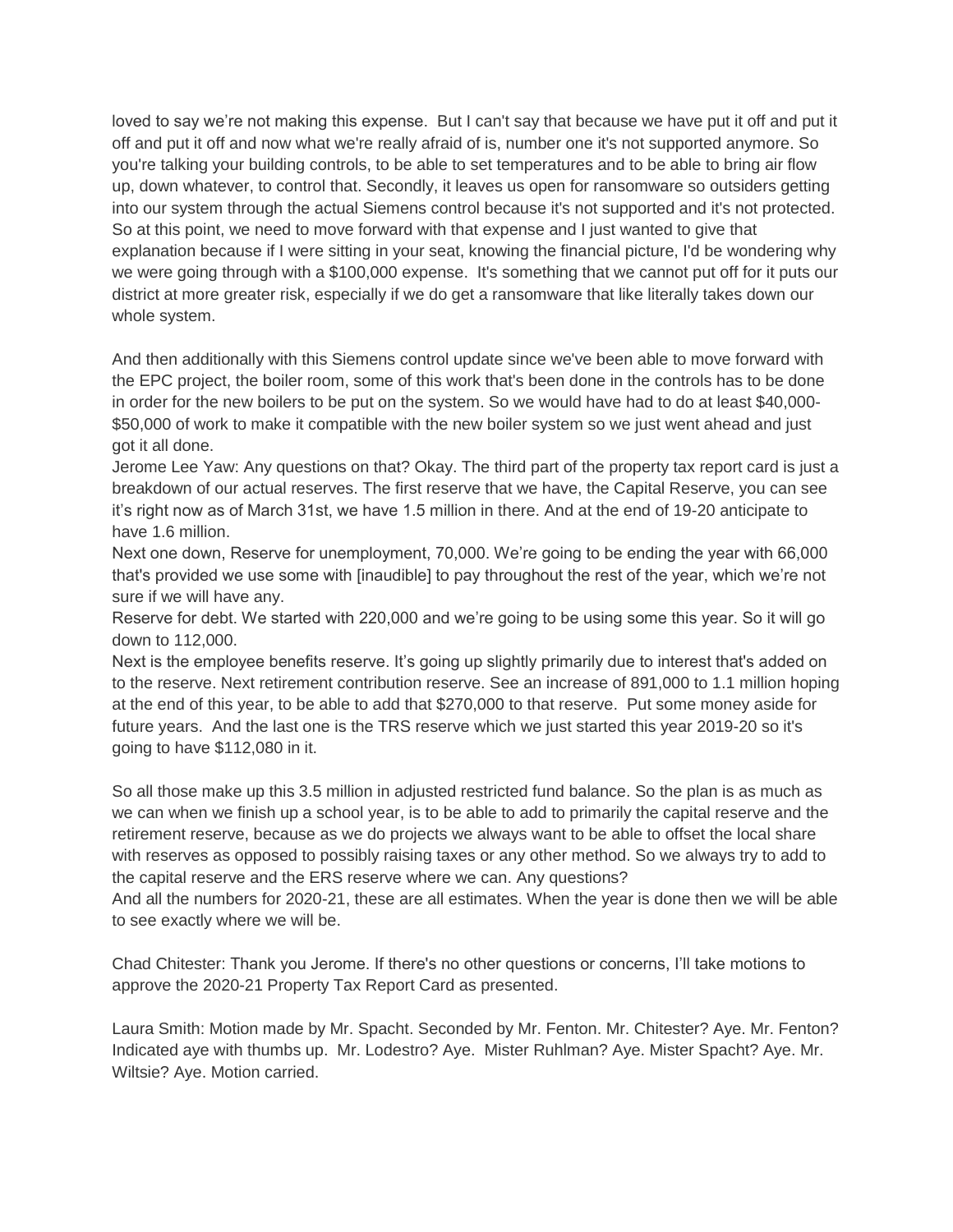Chad Chitester: Ok the last action item for tonight's meeting 5.8, updated board meeting dates. And Mrs. O'Boyle would like to speak to that one as well.

Shelly O'Boyle: Just sharing my screen with you. Again, you'll notice the highlighted dates and changes have been made to those so that they're in compliance with the executive order regarding budget votes and board member election.

You'll see that our budget will be available to the public on May 21. We will be having a public hearing on the budget on May 28 which is a Thursday at 6:30pm. I want you to note that that will be through zoom. We won't be streaming that through ensemble because that actually needs to be interactive in nature. So, Tuesday, June 9 is the actual budget vote and board member election as you have seen and read. The voting will take place by absentee ballot only and we'lll be mailing those ballots to all qualified or eligible district voters.

And then we have another board meeting on Thursday, June the 11th. We kept it at the 5:15 time that was what was set originally. I know things have changed since we originally revised the dates and times. But we thought we should probably keep the time because that was published. So I just wanted to point out those new dates and why we needed to change them. Any questions? And have we been joined by Polly? I'm here. Hi Polly. Hi.

I've got a question on the budget vote. I'm assuming board of elections will count those votes?

Laura do you want to go ahead and address that?

Laura Smith: Sure. So this process, what's going to happen is, each district has had their choice as to whether the board of elections will print ballots for us, or if we'll print our own. A lot of districts are choosing to have the Board of Elections print their ballots because they will be scanable. But what's going to happen is at 5pm on the day of the budget vote, districts are going to have to take all of those ballots to the county, wait in line, and they'll go in and the county election people will run the ballots through those electronic machines. We have chosen not to do that. We have to hire election inspectors and how many will depend on how many ballots we end up getting back, you know, during that week. But Jerome and I were talking and really for us, it's going to be a lot easier for us to just tally the ballots with the election inspectors in our facility and then report it to the county.

So the other thing I just want to reassure the board because there is that concern right about counting votes and making sure everything is on the up and up and being very transparent so we are and have been working with Hudgson and Russ, just to make sure that we're getting legal counsel and we're being guided by legal counsel and we have watched webinars from them. Laura's been in constant contact with them. We are going to do a few things to make sure that we are very transparent to the public. As Laura said there, we'll still need a chairman and an Election inspector from the board of, I wanted to say regents, the board of elections. On top of that, we will be recording that and we can zoom that out or put it through ensemble. I've been giving Heidi a heads up on how that is going to work so that anyone can watch the process or they can also, we can call it up if there is a question. And our votes or our ballots will begin to be opened at 5pm on time on the 9th. We've been hearing that it could be a couple of days before the votes are in from the board of elections.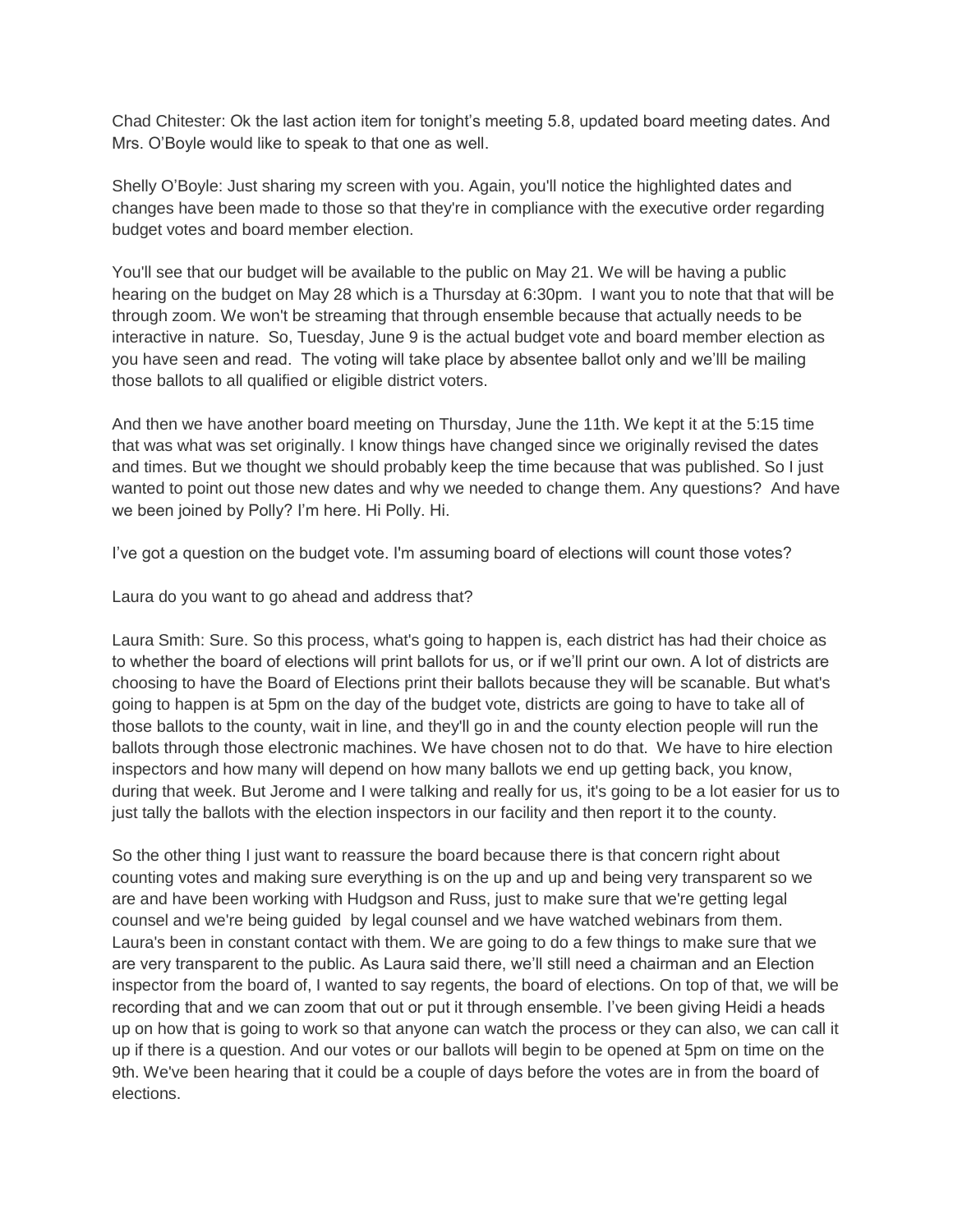So I would assume within a few hours or so we would know the results?

Shelly O'Boyle: Larry?

Larry Lodestro: When will the ballots be mailed out?

Laura Smith: They will be mailed out, so tonight because we approved our budget, after we get off of this tonight, I will email the board of elections with our budget number and with the two, with Tom and Jason because they're running this year. So that's the two pieces of information that they need. So in the morning the board of elections will mail me a PDF of the ballot. Falconer Printing is in the process. It's been about a week. Right when this all came out we contacted them and they're doing the whole from A to Z for us, the envelopes, the mailing, the printing of the ballots. So as soon as I get that PDF ballot tomorrow I'll email it to Falconer printing and they'll turn it around as quickly as possible to get them mailed out. So it'll be probably a few days, but it shouldn't be too long.

Shelly O'Boyle: We're hoping that, our expectation is they get either mailed on May 18 or May 19 and the 20th at the latest. Because even if it takes five days, that puts them into the hands of our voters well in advance to be able to mail them back and get to us by the 9th.

Did we do like a bulk mailer or return mailers so we only pay for the ones that get sent back or we have to pay for postage on all the ones we send out also?

Laura Smith: We're doing the, because they do have a system that's a business reply system that we could do, we would have to go to the post office and get a permit, which is like \$247 I think,a year. And then you only pay for the ones that are returned. For the ones that are returned, it's \$1.40 per piece that's returned that we would have to pay. So just with Jerome and I talking we think that it's probably better for us we're just going to meter the return because we have to send a, you know, self addressed stamped envelope with, you know, with the ballots. So we think that financially, it'll be better for us just to run all of them through the meter and send them all out.

Jerome Lee Yaw: Because if we do get the reply we'd have to get back at least 1000 just to break even. So it's, it's a gamble but we usually have 200 votes. So 1000, we think it's pretty safe.

Yes Polly?

Polly Hanson: Just out of curiosity, how many actually show up to vote on average?

Shelly O'Boyle: On average just over 200.

John Spacht: I would assume we're going to get more votes when all they have to do is drop them back in the mail though.

Shelly O'Boyle: We would agree with you John. Any other questions? Sorry Chad.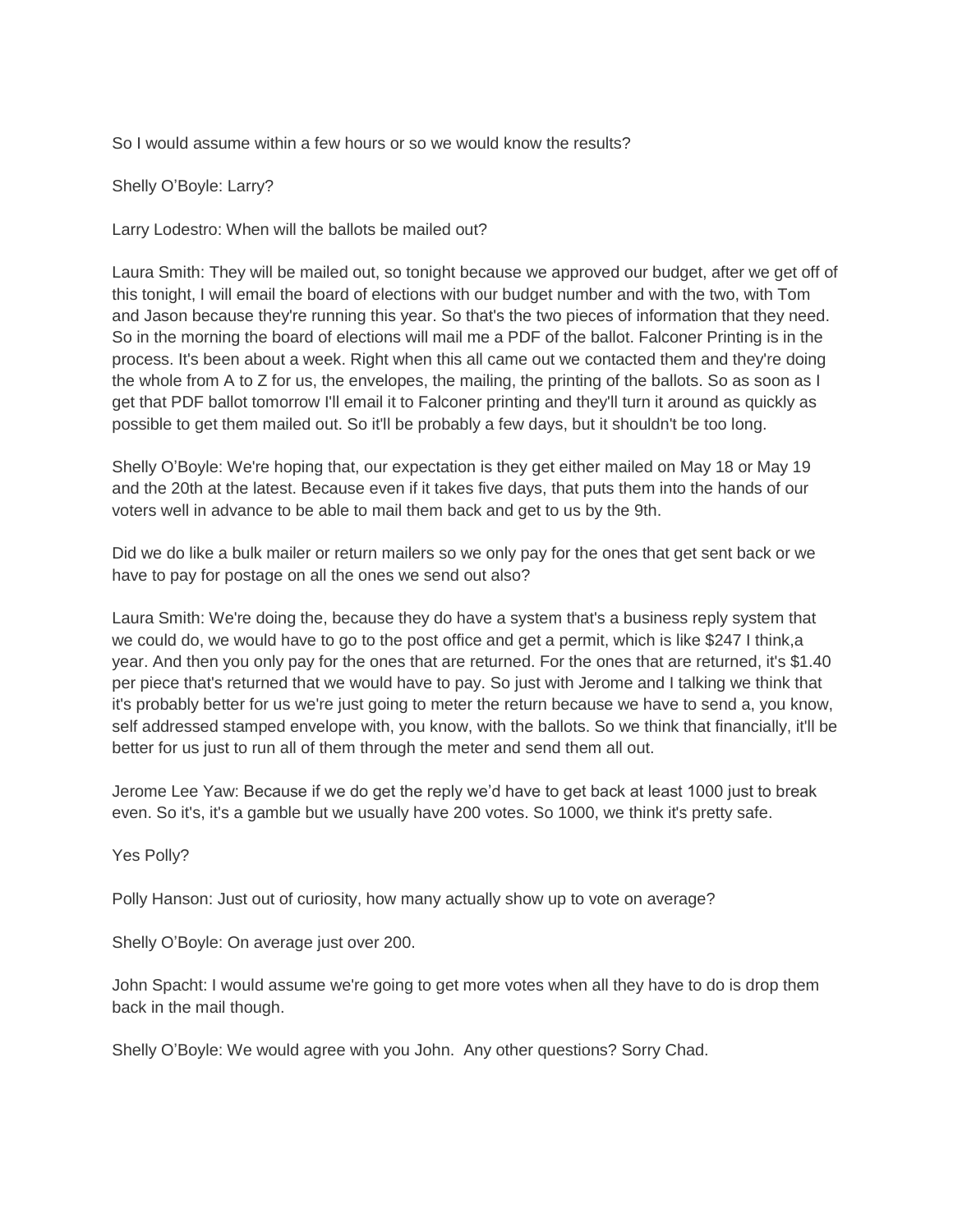Chad Chitester: That's fine. Okay, thank you.

Okay, if there's no other questions regarding the updated board meeting dates, I'll take motions to accept.

Laura Smith: Motion made by Mr. Lodestro, seconded by Mr. Spacht. Mr. Chitester? Aye. Mr. Fenton? Indicated aye with thumbs up. Mr. Lodestro? Aye. Mrs Hansen? Aye. Mr. Ruhlman? Aye. Mr spacht? Aye. Mr. Wiltsie? Was that a thumbs up? I didn't see. Mr. Wiltsie, did you say aye? Thank you. Motion carried.

Chad Chitester: Ok that concludes tonight's action items. We'll move on to 6.1 Warrant report. Any questions, discussions regarding the warrant report?

Jerome Lee Yaw: I just have one note about the warrant report. Since we've been on lockdown, Dan McLaughlin, he has not been coming in to review the checks. So you would see on the warrant report I've been reviewing them, signing it and making a note on there that the [inaudible] not available due to COVID.

Chad Chitester: Okay, moving on to 7.1, administrators' reports. We've had an opportunity to look at those previously. Informational items 8.1 revenue status report. 8.2 Appropriation status report. 8.3 The budget transfer report. And 8.4 the Lead entry, the budget vote and board member election legal notice that was placed in the newspaper.

Shelly O'Boyle: Mr. Chitester can I speak to that for just a second? Please.

That legal notice that was placed in the newspaper is obviously informational for the board. I think it was two board meetings ago, you gave our district clerk, Mrs. Smith, the ability to place the legal notices into the newspaper to meet any executive orders that occurred. So she did so. The legal notices already, I think it ran on, do you remember the date, Laura? Laura Smith: The 12th.

The 12th and it's set to run again on the 26th. But we just wanted you to see, if you didn't see it in the Post Journal already so we just put that in there for your informational purposes. Thank you.

Chad Chitester: Okay. Items for discussion 9.1 Non resident students, policy 7132. Mrs. O'Boyle would like to speak to that.

Shelly O'Boyle: So I gave you the board policy in your agenda, and I would like to have some discussion around accepting non resident students for the 20-21 school year. There are so many uncertainties surrounding the school year. I know I shared with you that capital region BOCES document reopening guidance. Looks like we'll be, if we come back, and that's a big if, it looks like we would be social distancing and you saw some of the suggestions in there; maybe flexible schedule or reducing class sizes. So given the uncertainty surrounding the year I want to be able to discuss putting a hold on accepting any of the non resident students for 20-21. It wouldn't be changing the board policy because the board policy states non resident student enrollment requests will only be considered where there is sufficient space to accommodate the non resident students. And no increase in the size of faculty or staff will be necessary and admittance will not result in the establishment of a new section. So instead, I'm looking to the board for guidance as to whether or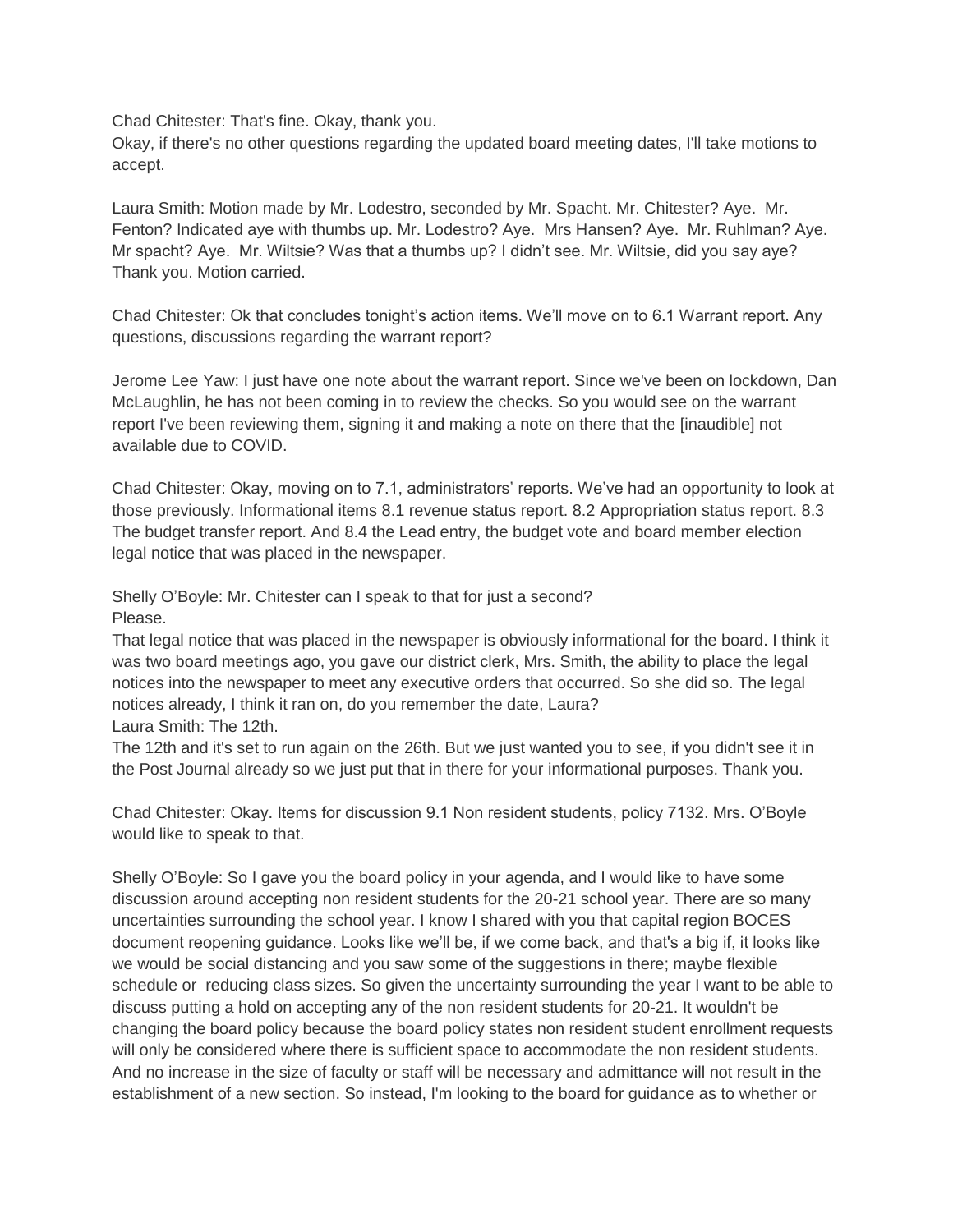not we should enforce a, b, and c, given the fact that we're not positive of class size. And I don't think we can wait until the fall to make a decision, because we have some requests that are coming in that we either need to accept or deny at this point. If we're looking at having to reduce numbers of students accessing school at one time or teaching students in small groups, again I don't think we should, would want to increase enrollment with non resident students. This would be just a pause or hold on accepting. We obviously like to welcome in other students and I think we would want to do that in the future. Thoughts about that? Mr. Spacht?

John Spacht: Just to clarify, reading this, you have keep all students who have already been attending. So we would be looking at just limiting new students. And then another question would be, what about staff members, if they have students that attend elsewhere, would they still be able to bring their students in being one of the perks of being a staff member?

Shelly O'Boyle: So the first question would be yes. We would keep anybody who's currently enrolled. I certainly wouldn't want to kick them out of our district or, it's probably not a good term, but I wouldn't want to exclude them from our district. Um, so I would recommend that we keep them in and just not accept new students. The board I think would need to think about, it's a board approved policy where we allow employees' students to attend. So that would be something the board can decide to either, we do that in July, continue the practice or discontinue. Mr. Lodestro?

Larry Lodestro: With regard to the existing, follow up on John's question with the existing students' new siblings? I mean whatever kindergartner whatever somebody coming in from the district, I'd assume we'd make an exclusion or an exception for them to be accepted?

Shelly O'Boyle: So I really tried to come at this without a solid recommendation to you because I felt like it warranted board discussion of how we should move forward. So I would be open to the board discussing that and giving me some guidance as to what you would like to do. If you were looking to me for recommendation I would probably say you'd want to accept those siblings, but I don't know if that's what the whole board would think. Mr. Spacht?

John Spacht: That decision would be made in the July meeting you said?

Shelly O'Boyle The one for accepting staff. I think we should come to some kind of agreement or thought this meeting, because we do have a couple of, we have one student that has applied to come to kindergarten and we have also had a request for a foreign exchange student and I wasn't positive what the requirement is for accepting foreign exchange students. So I sought a recommendation from legal counsel. And the recommendation is ultimately if the board decided to accept or to not accept any non resident students of any kind, I think they could include in there, foreign exchange students. And I'm going to continue to read, looking at it a different way,the district is not under any obligation to admit non resident students, whether they are foreign exchange students or not. If it helps, a line repeated in a lot of Commissioner's decisions state: Education law section 1709.3 and 33 is made applicable to Central School districts and under education law sections 1804.1 and 1805, grant boards of education the power to regulate the admission of students, to admit non resident students, and to regulate and establish tuition fees for such non resident students. Accordingly, prior Commissioner's decisions have found that a board of education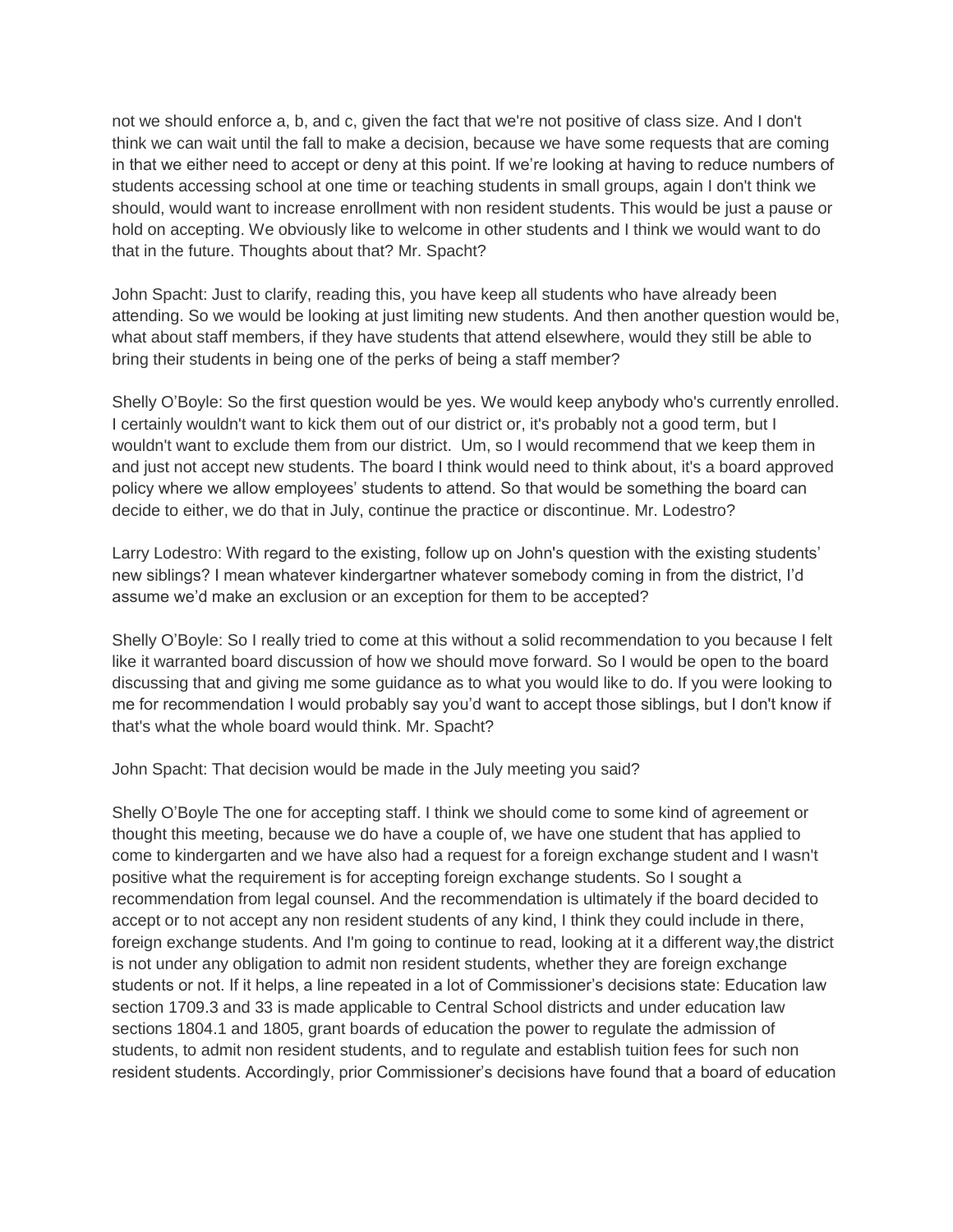may prescribe the terms and conditions under which it decides to admit non resident students including foreign exchange students. So yes, Mr. Spacht?

John Spacht: I was just thinking as you were reading that, I mean, foreign exchange students, I mean that is such an awesome opportunity normally but, you know with, I sit on a couple other groups right now with my job and you know they're recommending placements outside of district are limited. They're recommending you know even moving classrooms and stuff is limited. And it's just kind of, I mean it almost feels like you're going against the recommendations from the CDC you know, bringing in, you know, foreign exchange students or even tuition students at this point. I don't know if that would be a good decision at this point in time, it might be something we want to put on hold for a little bit.

Laura Smith: I'm going to unmute Jason. Go ahead.

Jason Ruhlman: Hey, guys. Yeah, thank you for that. Just kind of curious, what is the total exposure, like how many kids are requesting in addition, this year new kids are looking to enter the district, about?

Shelly O'Boyle: Jason so far, we have one kindergarten student and one exchange student.

Jason Ruhlman: So, that being said, you know, it's not like there's 100 kids that are going to show up at our doorstep. Currently, right? And I'm wondering if we need to make any exceptions. I don't know about the foreign exchange student as long as they're not from China, like where this whole Covid thing, maybe there's something, not to be discriminatory or anything like that but if they're from a high risk area if there's something along those lines would my only concern for foreign exchange student but I agree with John that's 100% an awesome opportunity, to have somebody like that enter our district. So I think with due diligence on that end, I have no reservations accepting new students in because we're probably only talking one or two. And our enrollment already down so I guess that's where my thoughts are going with this.

Shelly O'Boyle: So in any typical year we may accept five kids. I'm thinking throughout the year. So it could potentially be more and not, and on top of that, I think any increase at this point is putting some tat, I just want the board to be aware of how it will, if we're doing only 10 kids at a time in a classroom and we're adding, it may only be one a grade potentially, it does increase the enrollment of the overall grade. So the board just needs to be aware of that as they're weighing this. I'm gonna take Polly first and then Larry.

Polly Hanson: I've had a foreign exchange student here at my home before and they were a student in Frewsburg. It is an excellent opportunity. Um, I would be, I think, a little bit surprised if the foreign exchange student is going to be arriving, you know, this. I'm assuming that they're probably on hold right now and anticipating, you know, waiting and making a final decision later I would assume that's probably not going to happen unless there's some drastic improvement. We don't even know what's happening and everything all around the state is questioning. There are colleges that are not opening campus for the fall there. People are kind of trying to stagger that information. I would be comfortable, for each person that's there at the school, there's risk involved. And so I think that it's important to have the Protocols met, and I think we don't necessarily need to add more on our plate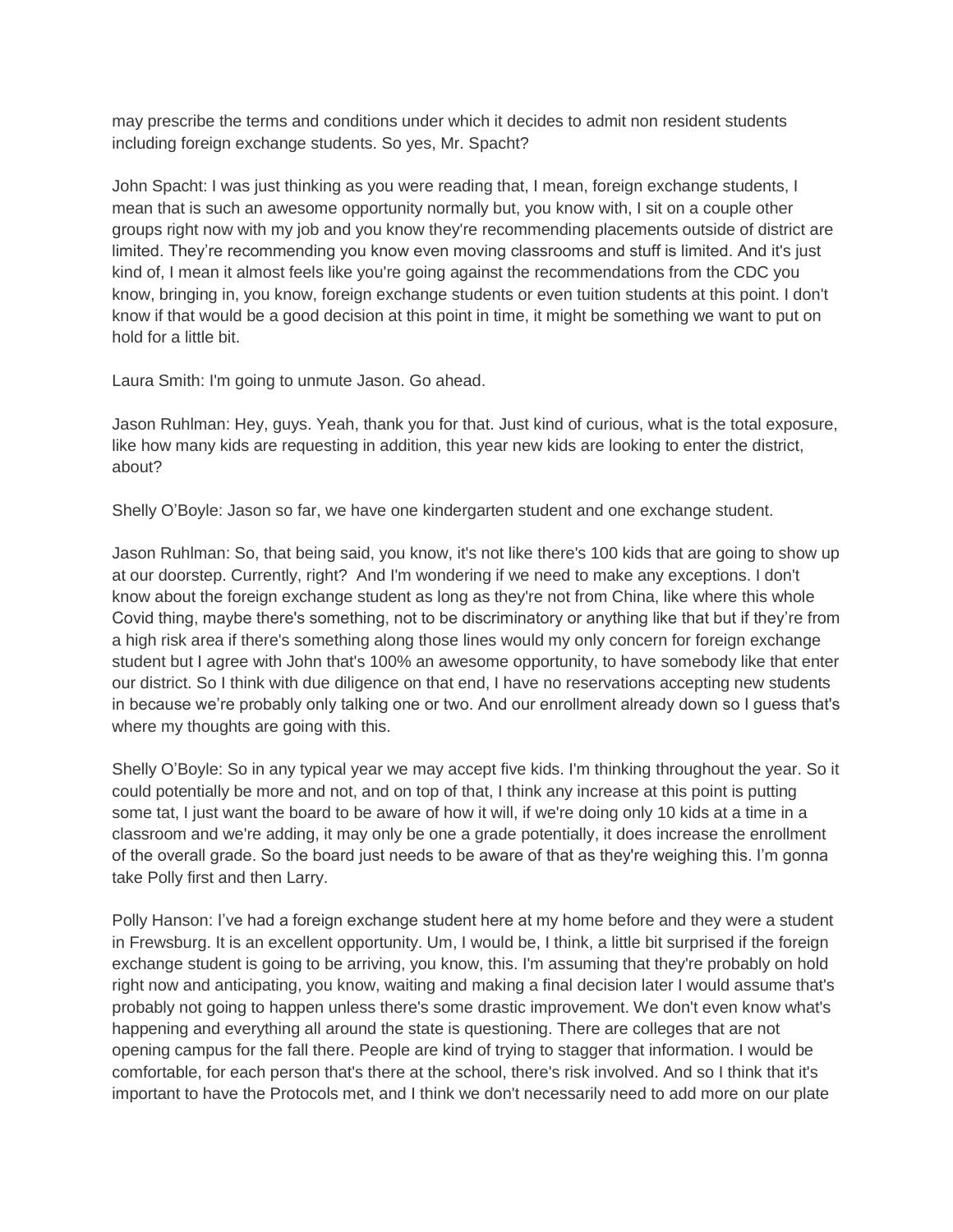at this point in time. But I would love if we were going to have something out there as a policy that we're going to say, you know, as an emergency situation that it's mentioned specifically because of covid and as soon as that's over, then we open up. We don't want to alienate anybody but on the same token, our community and the people who are already members of our community, whether they're already tuition students or not. They are the primary focus. It's like everybody is kind of pulling in right now and kind of just taking care of home. And I don't see that that's I mean, by definition, I guess it's exclusionary but it's exclusionary for I mean, again, based on the CDC's recommendations. So I don't see a problem with it. And I don't think that it would be seen as a negative overall especially if we explain the reasoning behind it and we open up as soon as we possibly can and we're accepting. And I think that the people who are in our care at the school might also appreciate that standpoint.

Shelly O'Boyle: I think both of you bring up very good points and that's why I wanted to have a discussion with the board because I mean, obviously it has consequences. Like we do want to accept kids, like we have prided ourselves in the fact that our enrollment was increasing and or potentially we need help with enrollment and we have kids that seek out our district that want to come here. It just, I'm worried for all of the reasons that Polly said. Other thoughts, Larry, you were next.

Larry Lodestro: I just happened to be going through all this and I wish I could go back and pull up the documentation and go through it again but Jerome, didn't when we were revising budget figures to try to come up with things, didn't we have like a \$10,000 increase that we put in there for tuition students? Anticipating that we would actually get more?

Jerome Lee Yaw: Yes, I did increase that line. Because traditionally I always budget a lot less than what we actually get, so even if we don't add any new students, with the ones that we already have, we should be able to meet that budget number that I budgeted.

Shelly O'Boyle: So that was a really good question Larry, because the first thing I did is go in to Jerome and tell him I was putting this on the agenda for the board to discuss and his face kind of froze and he doesn't react or show his emotions a lot and I said, "What is the matter?" and he said, he clarified, "You're talking about accepting new students right? Not excluding the ones that we've already accepted." And I said, "Absolutely." And he said okay, then it's okay because that thought went through his head too. And obviously I always go to Jerome before I make any large move like that because there's moving pieces and one of those moving pieces that is extremely big is the financial.

Shelly O'Boyle: Thoughts or questions regarding this topic? Tom?

Thomas Fenton: Yeah, am I muted? Am I muted?

No, go ahead Tom.

Thomas Fenton: Um, so we're not going to take any of the teachers' kids, like teachers what they would use to call brats? Is your thought for now or are you gonna wait and put that on hold till July?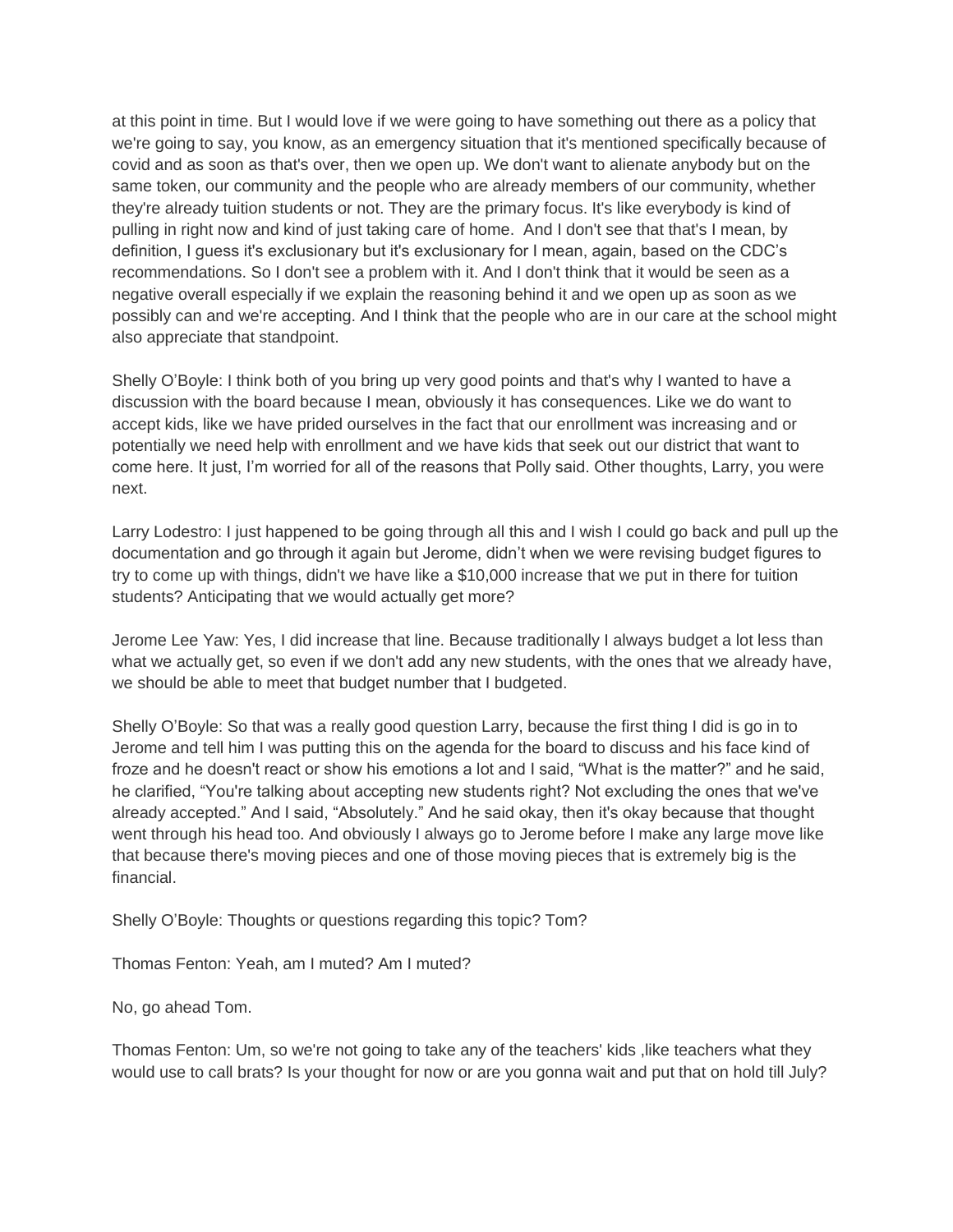Shelly O'Boyle: Well, I don't think we could do that. I feel like waiting until July is a long time to wait. But I think the board should be making like we should be talking about that right now. Like, is that something if we don't take any non resident kids are you comfortable in continuing to take teacher or staff kids? John and then Randy.

Polly Hanson: So just a question, if a student started out the year with us and they didn't come in later, it would be just like a resident kid attending school anyway I am I wrong? And if you know, other than, you know, if they started later in the year, that might be a little bit different scenario.

Shelly O'Boyle: Can you explain that again, or can you ask it again because I'm not following what you're either asking or?

Polly Hanson: So if you had a teacher's child that started the year in September with us, let's say we come back to school on a regular basis now that child is going to be attending school and be mixed in, you know, obviously, social distance or whatever, with their class right from the beginning, it wouldn't be like you're bringing in a student from another district that's been with other kids and then bringing them into the class later in the year.

Shelly O'Boyle: Right, because you have the staff member here, right. So the exposure of the staff number would be the same as the exposure of the students. What it really boils down to is, is the board comfortable not taking non resident like discontinuing that, on pause, on hold, and still giving that privilege to faculty and staff?

Laura Smith: Jason has something again. Go ahead, Jason.

Jason Ruhlman: Yeah. So I think that's a great point. I am in agreement with that, you know, I just wanted to make sure that one slightly finer point would be siblings of kids that are already enrolled here, can we open the door for that? You know, to keep the family intact, of course exposure isn't any more or less because they're exposed to the same kids in the same family. But any new, I guess new, non resident that's not already attached to the district would be shut off temporarily. Is that kind of what we're getting at here? I think hearing everybody, that sounds reasonable.

Shelly O'Boyle: Yes, I think so Jason and I'm seeing nods. You can't see that. But I am seeing people nodding, it seems like we would want to keep the family whole if the family is looking to bring other kids and people are nodding and thumbs upping, so you can't really see that.

Shelly O'Boyle: So yeah, I mean I'm completely on board with that, you could see my head nodding here as well.

Shelly O'Boyle: Okay. Randy?

Randall Wiltsie: I'm wondering, how many tuition students do we have right now?

Shelly O'Boyle: Laura is looking like she's pulling it up for you. So she's going to give us an answer momentarily. Usually have that all figured out and divided by staff.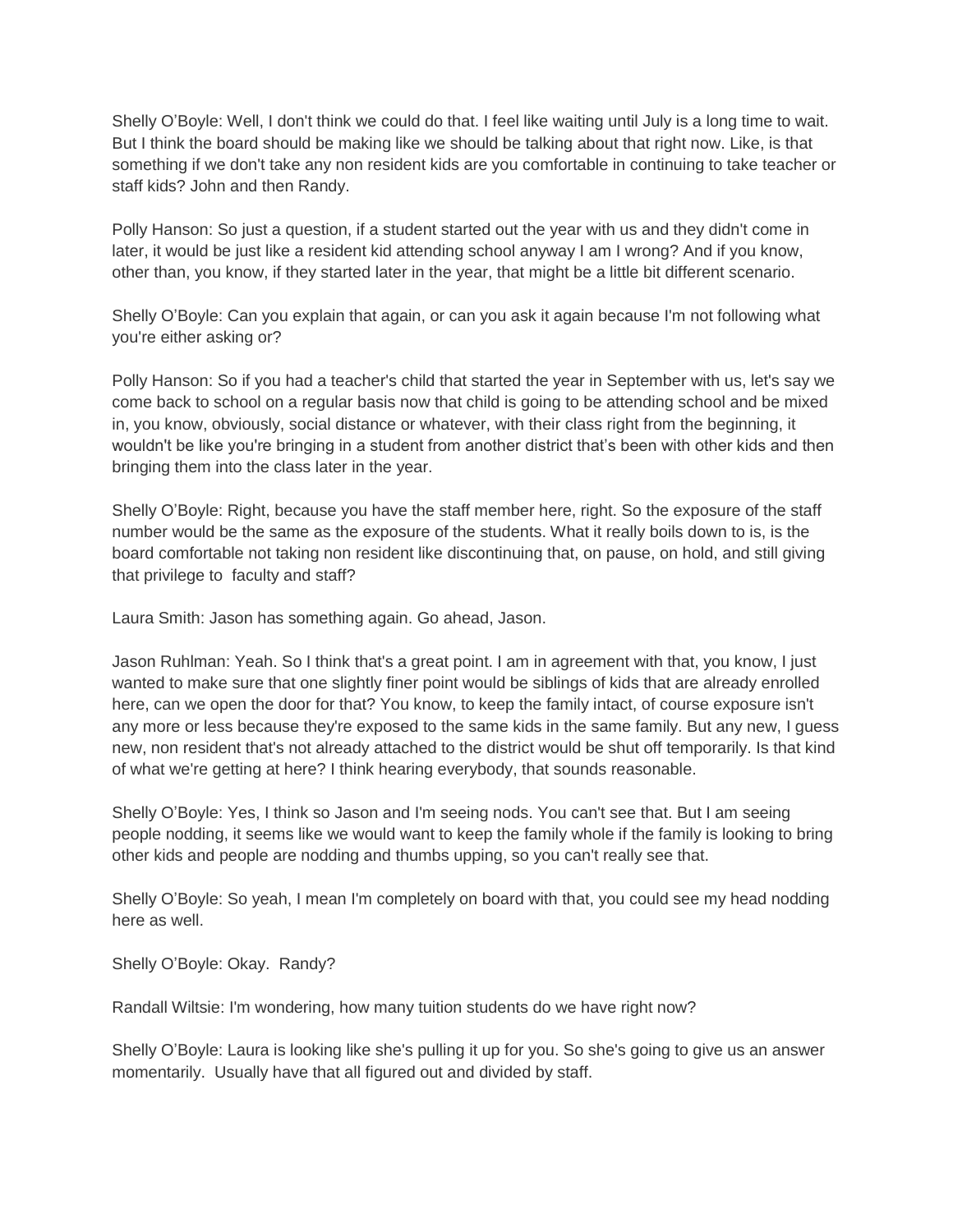Larry Lodestro: Are we allowed to guess while she's looking?

Yeah, go ahead.

Shelly O'Boyle: 24. Somebody else have a guess?

40. 13. 30. 18. \$1. Oh wait, wrong show. I wonder if our shouting out random numbers screwed up her counting.

Laura Smith 34. Shelly O'Boyle: The winner is Larry at 30. And of those 34 Laura, can you quickly tell how many are staff?

Laura Smith: 12 of them.

Shelly O'Boyle: So 12 of them are faculty or staff's students. So what I'm hearing is that the board would be, I don't know, comfortable, that's maybe not the best word because like I said, we typically like to welcome non resident students, but comfortable in pausing or putting a hold on any new non resident, excepting any siblings of current non resident and I'm not clear yet on a consensus of faculty and staff accepting those or not? Tom?

Thomas Fenton: Here it is in a nutshell. My grandson should start school this fall. So I'm going to not vote. I'm going to abstain on this vote. But that's where I'm coming from. Little Silas turns five Saturday and he's planning on coming to school. You know, I bought him a lunch bucket.

Shelly O'Boyle: Hey, well, thank you for abstaining.

Thomas Fenton: But I'll remember the rest of you.

Randy? Laura, can you unmute him?

Randall Wiltsie: Am I on? Yeah. We've accepted staff's students ever since I can remember. I think we have to do that. Maybe it is what we can continue to call a perk, but as far as any additional students from other places or whatever, I think they would understand due to the covid 19 issues. Then when they're resolved we will accept them. That would be my take.

Shelly O'Boyle: Thank you, Randy. Polly?

Polly Hanson: I think that if the logic for not accepting new students right now is based on germs and exposure and possible spreading of the virus, then if we're going to say that we'll accept siblings of kids who are already there, who are already in a family and they're exposed, then I'm thinking if we're allowing the parent to be there to teach, then we're already exposed and I'm thinking that it just follows the logic. I think if you look at this from the outside, it can seem again very nitpicky like we're cherry picking who we're putting in, and who we're not allowed to put in and I think it really just kind of comes down to the logic. And if we stick to that logic, I think, then we've got a clear base to make our decisions based off of, that is unbiased.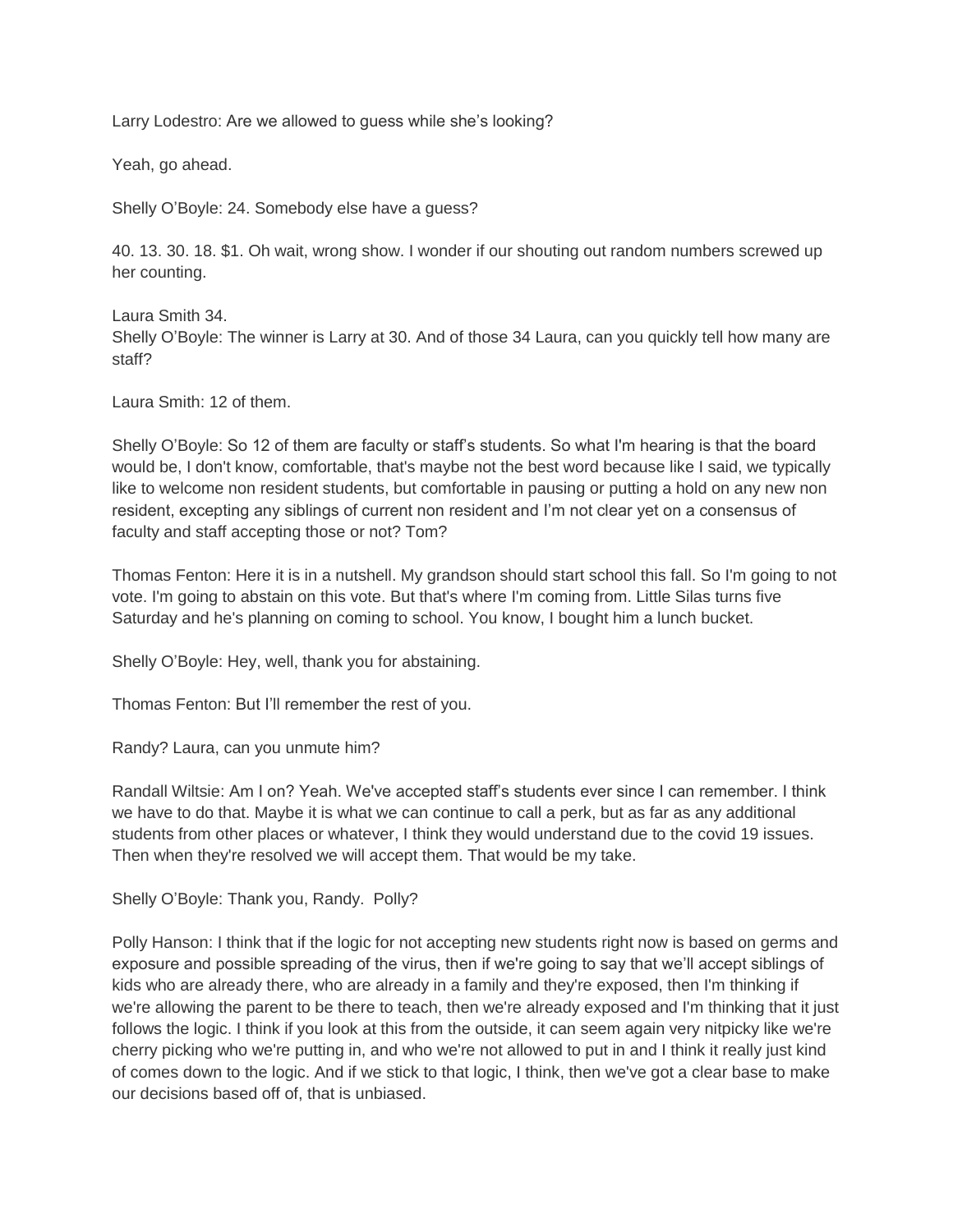Jerome Lee Yaw: One thing we have to remember is with non resident students, just without covid, you cannot discriminate. If we had special ed. student who wanted to be a non resident, we have to take them. So we have to look at making sure we don't seem as if you discriminated against one student in a particular situation as opposed to another.

Shelly O'Boyle: Are you saying accepting staff kids would be discriminatory?

Jerome Lee Yaw: Staff kids, I think we can get away with the staff kids. I don't think there's anything in the contract specifically that addresses it. But we just have to be careful about discrimination, that's all.

Shelly O'Boyle: I just wanted to make sure I understood. I didn't want to do something that. Jason?

Jason Ruhlman: I was just going to confirm that I agree with Polly on the logic there right? Covid related pause button, follow the logic. I think we're all on the same page there. Following that logic, it doesn't seem like it would be discriminatory whatever you want to call it there, to exclude people that are outside the district for that reason. Shelly O'Boyle: Larry?

Larry Lodestro: I would just continue on that. It's not like we're looking at, I mean, we're saying any new students from outside the district, whether special ed, regular ed, exemplary, whatever. We aren't looking at it from that standpoint, by the same token, on the other side, you have a situation where a staff member's child that we're saying we are going to accept could be a special ed. student. I mean, we're classifying it in such a way that I really don't think it's, it can be, I don't see where a discriminatory thing can come from there.

Shelly O'Boyle: Right. So Chad, I feel bad because I keep running this, so I apologize. It's your meeting, and here I am like facilitating the questions. There really doesn't have to be at this point any change to the policy, because I can enforce the policy as far as with the direction of the board. The next meeting we may tweak the policy a little bit. To see like, it allows me to not accept if there's not sufficient [inaudible]. Okay, but at least you've given me some guidance, so I can respond to the foreign exchange student and I can respond to our new student, and then we'll rework the policy and bring it back to you. But the policy as it is actually is, it's okay for right now, and you've given me guidance. So I feel like I'm good to go. So don't be surprised next month if you see a revision. I will be checking though with legal counsel to see if I need to revise it or if it's ok as is. So thank you very much.

Chad Chitester: Okay, definitely not an easy decision to make, or even discuss tonight but unfortunately, I think this is probably the first of many difficult decisions that we're going to be facing over the next couple months as we move forward, as we try to get through this. Alright. Moving along, 9.2, Report from the audit committee and we have Larry Lodestro to speak to that.

Larry Lodestro: Real simple. I've got two items. Basically, Randy, John, and I sat down at a zoom with Shelly and Jerome. Jerome was good enough to go through and put together some cash flow analysis for the future. Basically what it came to is, I mean, we looked at a number of worst case scenario type deals with the state and basically have come to the conclusion that, fortunately, and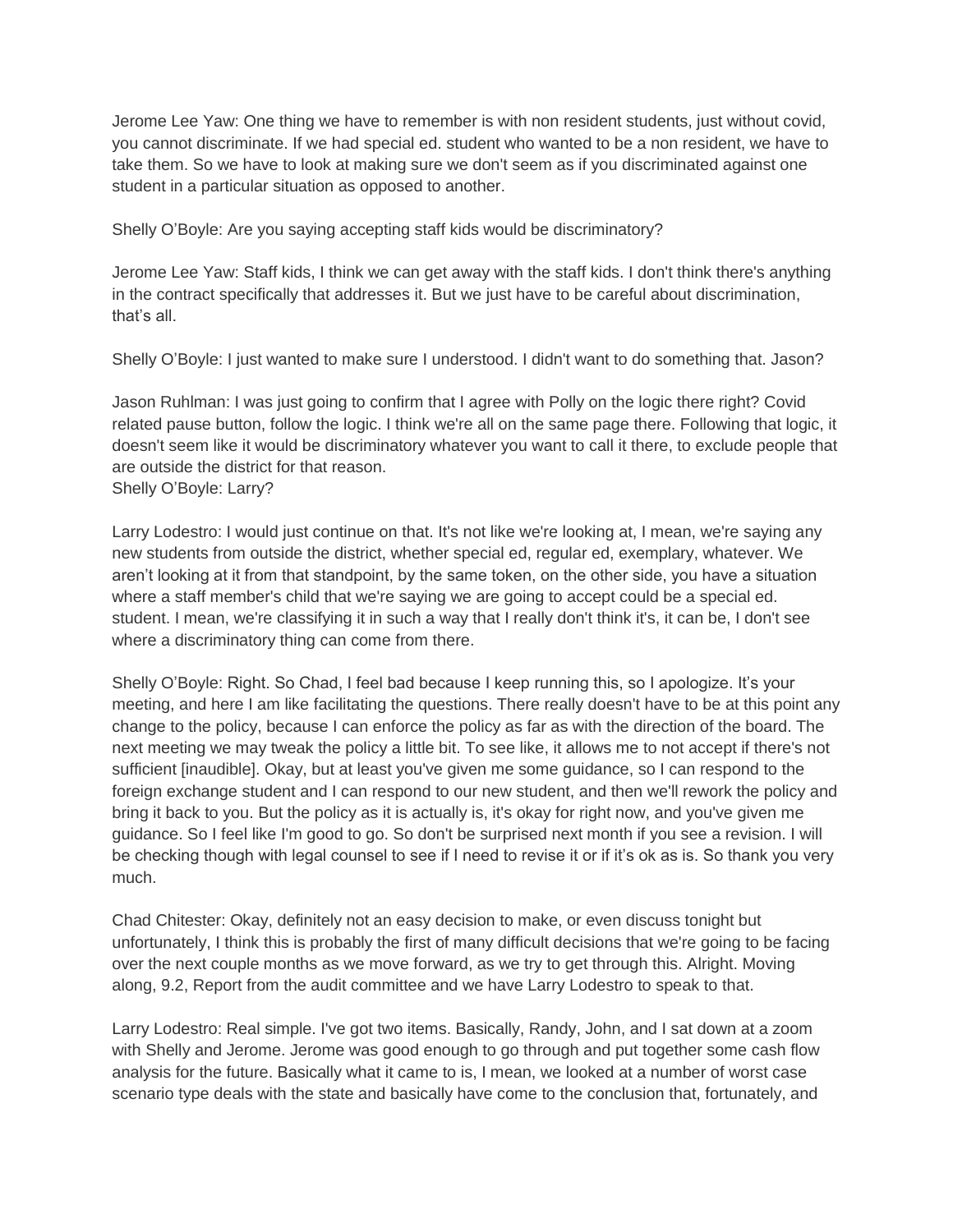the primary purpose of it that Shelly asked for the meeting to be held was to analyze whether or not we would need a RAN, revenue anticipation note. At this point in time, it appears with the finances, the way they are, we don't. So it's not the recommendation that's going to come to the board, which is a good thing. If you've been following any of the other school board reports in the Post Journal, because there have been a number of them that are. Fortunately, we're in a good enough place with the analysis that Jerome has done that basically, we feel that we're pretty safe at this point, not having to go that route.

And the 2nd recommendation of the audit committee was a fiscal committee.

Yeah, there was discussion thereafter as to whether we should do this on an ongoing basis based on the fact that we don't know what the state's going to do, they can change their numbers and whatnot. And just to try to stay ahead of the curve to see exactly where we're going and what kind of adjustments we have to have. From that standpoint, the three of us, we're all in agreement that we're willing to do that on behalf of the, as a Committee of the Board and whatever I. At this point time, that's what we discussed. Where it goes from here, as far as how we put this together, whether it's in the organizational meeting in July or whatever. So just saying that we don't have authority technically under the charter for the audit committee to do this on a regular basis. I mean, it was something that Shelly wanted to get done, to have it reviewed and so the best vehicle at the time was the audit committee. Like I said, the three of us are all in agreement. We're perfectly willing to sit down on whatever basis and go through this thing. So it's just a matter of revising our title, so to speak. From audit, as I put it we're going from, we're asking the board whether it's okay for us to become the audit committee slash fiscal responsibility or whatever you want to call it, committee.

Shelly O'Boyle: And as Larry said, in this time with such financial instability, I felt like I wanted to bring a subcommittee of the board together to review that cash flow study. So, as he said the audit committee seems the best committee to use and I would like to continue to have a subcommittee of the board of reviewing our finances so that we can go in greater depth with that committee and have a report out to the full board. So, but we do need to, it would be good if you could, if all of you are in agreement, make the audit committee slash fiscal oversight or something like that, right now, so that we can continue to meet. I really don't want to wait until July to meet again. We're probably going to need to meet sooner than that.

So moved.

Laura Smith: Was that John? Sorry.

I was making a motion to do that. It looked like Tom was trying to second my motion.

Polly too.

Motion made by Mr. Spacht, seconded by Mrs. Hanson. We'll create that committee.

To create the audit/fiscal oversight committee, subcommittee of the board.